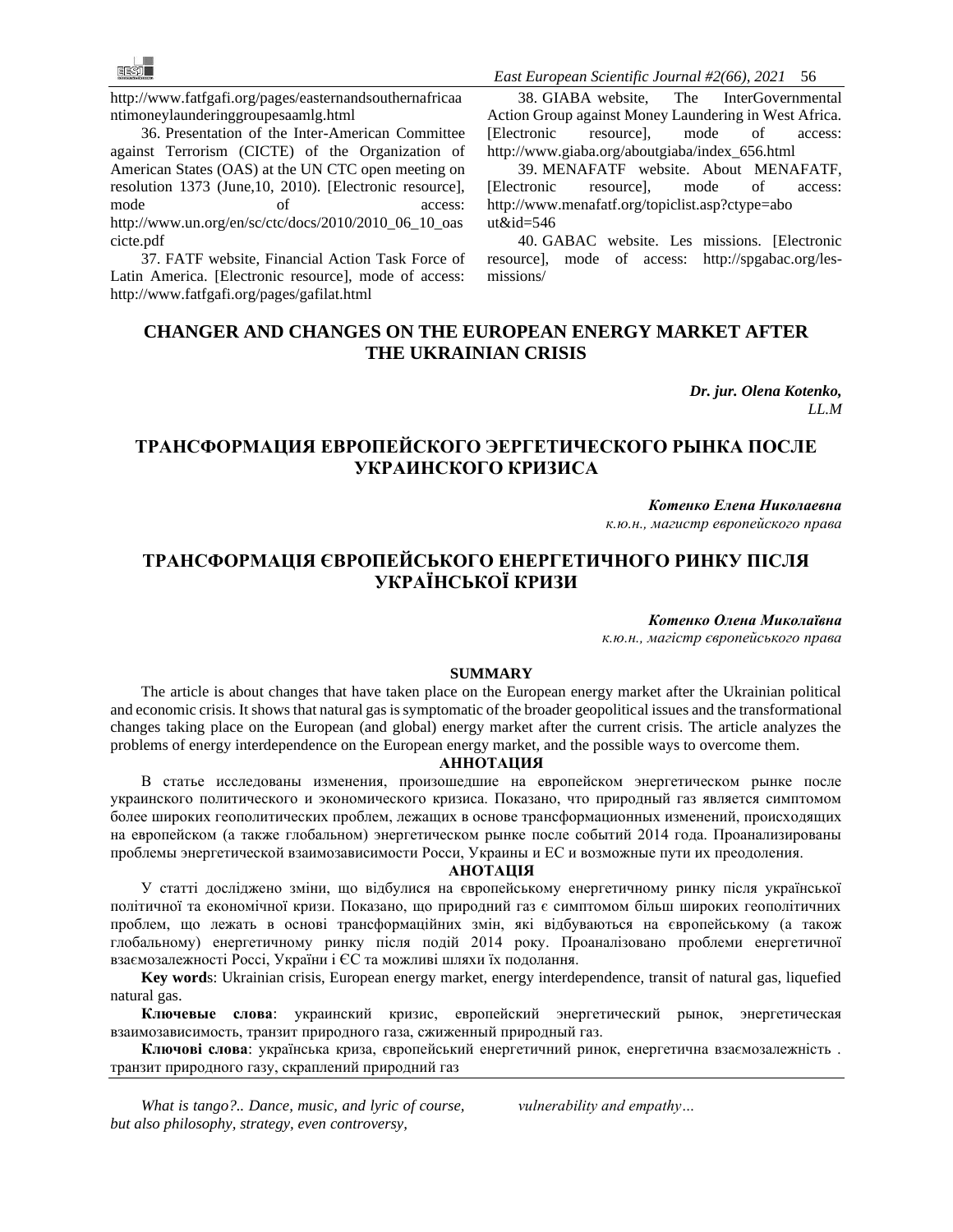*Like the tango-moves of "give and take", so are the political dancers on the politically stage: pure passion and fight. Similarly it runs on the European Energy Market: all sides are simultaneously vulnerable and empowered, setting the stage for unique tangomoves between all political dancers.* 

*As in tango, so in conflict and its transformation. Connections between the parties can be lost, rejected, or hard to establish. Trust can be broken. Cooperation may falter, empathy be blocked, and communication misunderstood or distorted. A relationship which is healing and creative can turn into a source of frustration, intolerance, judgment and negativity regarding oneself and the other. A conversation which begins so well can lose its way in response to a deliberate or unconscious shift in perceptions of the other.* 

*The complex energy interdependence between Russia, Ukraine and the EU has become a major factor in European politics. But is it possible to dance tango with three partners at the same time?.. No, of course not! Ukraine looks much more like a dancer on the tightrope, walking very careful and fearing to fall on one of the sides.*

*And after performing for so long, all partners may tire of the other and try to break free from the tango, eying an available replacement partner across the dance floor to enter into a different type of dance with. How long will the EU, Russia and Ukraine dance the tango, can nobody say it exactly... Only time will tell us the answer…* 

**Formulation of the problem.** What role does energy play in the Ukrainian crisis? The Ukrainian crisis and Russia's annexation of Crimea is ultimately not about energy, but about power. Nevertheless it has a direct influence on the European (and also global) energy market: Energy is symptomatic of the broader geopolitical issues at the heart of this current crisis. Ukraine's status as an important transit country and a history of high profile and contentious contract negotiations, price disputes, failed payments and supply cut-offs has elevated the strategic importance of energy in the geopolitical context of the region. Several countries in the EU are also very dependent on Russian oil and gas supplies transited through Ukraine – e.g., Slovak Republic and Hungary.

But not to forget: The energy dependency is mutual. More than 90 % of Russian gas exports go to Europe, as does about 80 % of Russia's crude oil exports (revenues from oil and gas exports make up more than 50 % of the Russian budget). Former European Commissioner for energy said once that in energy sector, Russia needs Europe as much as Europe needs Russia. It is a simple but a very good description of the relationship in the energy sector in Europe.

**Research Methodology.** Methods of the research are primarily discourse-analytical, with particular focus on contemporary assessments of international policymaking on the US and European energy market. Additionally, research includes the theoretical-practical analysis of applications of the US decision to liberalize

the exports of its liquefied natural gas (LNG) reserves to Europe, and thus decreasing European dependence on Russian gas.

Further specialized research includes a combinative analysis of US and European diplomatic policies, procedures, and structural organization; differences in foreign energy policy creation and

modification; chief conflicts between political organization and diplomatic policy-making in the US and Europe regarding to the global energy market.

These information sources basically base on the data from Research Centers with specialization on the global energy policy (such as Oxford Institute for Energy Studies; Center for Strategic and International Studies, Washington), and the interviews with government officials and international organizations. The other sources include books, professors' advices, and other countries' experiment papers.

**Analysis of recent researches and publications.** Articles assessing the exports of LNG to Europe as tools for political processes are relatively sparse, encouraging the expansion of this topic in international discourse. Supplemental focus includes discussions on foreign energy policy in the US and EU, but also in Ukraine and Russia.

**Research Objective.** Western economic and energy experts have often claimed a mutual interdependence between the EU and Russia: the EU is dependent on Russian gas and other energy exports; Russia is dependent on the EU as its most important gas export market, European investments and technologies. But Russian experts have always called this an "asymmetric interdependency". This is because, while Russia can live at least one year without any European/Western investments and technologies, Europe cannot survive even 30 days without Russian gas. Is it really true?..

Whether it is right or wrong, appear to be questionable, because the Russian budget is primarily dependent on the energy sector. But the true is that Russia's energy strategy abroad has always aimed to maintain and deepen Europe's dependence on Russian energy supplies. This would help increase its economic and geopolitical influence, as well as decrease risks to its national security.

**What exactly is the Russia's calculus?** Russia's agenda behind the Ukrainian Crisis entails more than just the wish to annex Crimea: it can be seen as the return of the country's imperial policy. The aim for Russia is to become an "energy superpower" and play a key geopolitical role, by positioning itself as an essential supplier for major global energy markets, and by organizing competition between countries and regions to boost its importance.

Russia wishes to secure the future of European gas demand, while decreasing its own dependence on transit routes through Ukraine, Moldova and Belarus. The reduction in Russian gas delivery, and with it, the risk of temporary supply disruption to Europe, emphasizes the need to build Russian pipelines that bypass the transit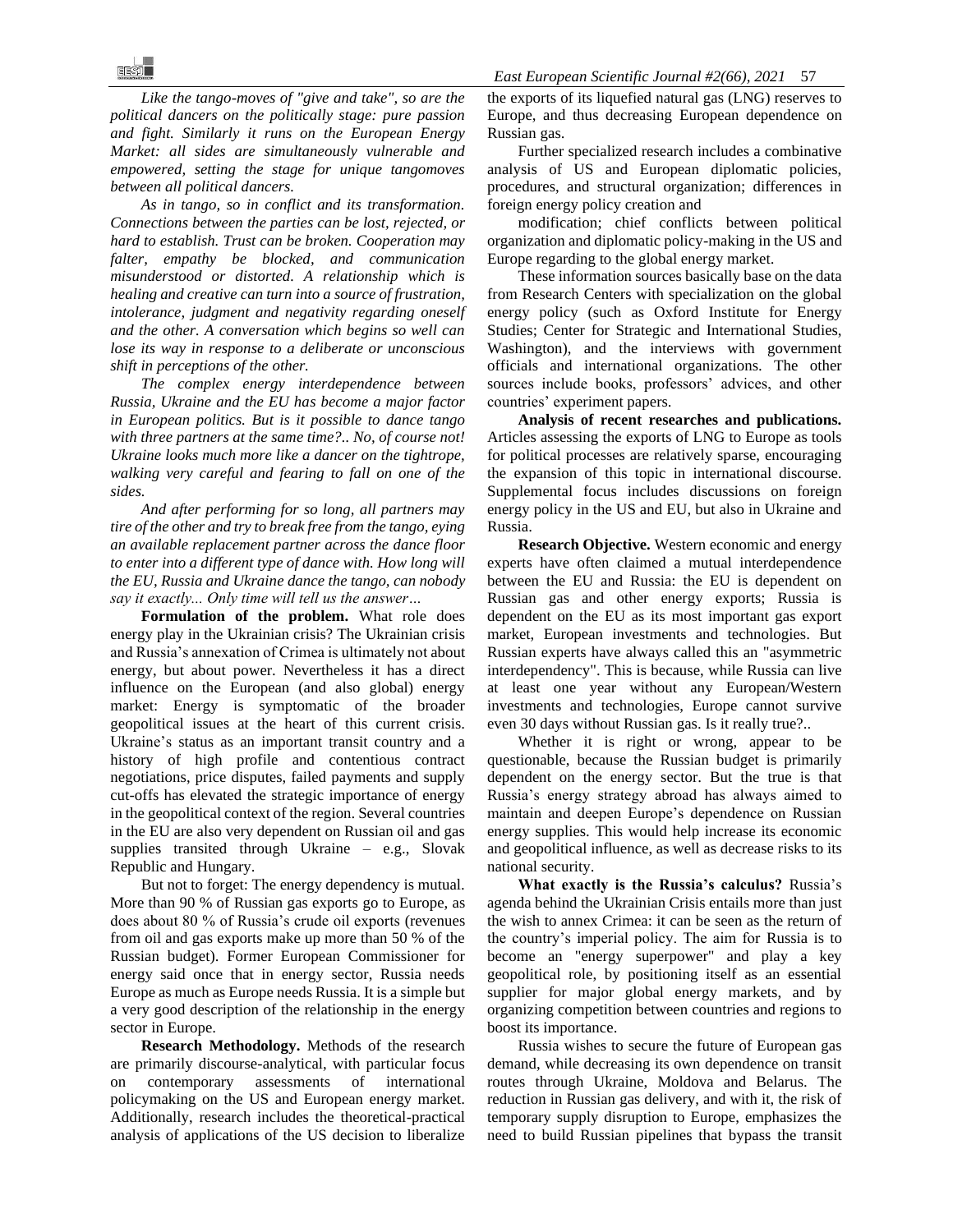countries. However, the geography of Russia's existing pipeline export infrastructure, with its routes through the Ukraine, Belarus and Moldova to Europe, may not be changed easily.

On the other side Gazprom and the Russian government make no secret of their plans to diversify into exports to various countries in eastern Asia (China and India as major importer countries). Russia is undertaking its own "pivot to Asia" for political and economic reasons. The Putin administration is maybe tired of the Western leaders "lecturing" them about political freedoms and human rights. But this can only be a longterm strategy given the constraints affecting development of new gas fields and installation of the infrastructure required to serve new markets. For the strategy of expansion into Asian markets to be effective, several conditions need to be fulfilled. First, gas pipelines will need to be developed to cover very long distances from the fields in eastern Siberia and the far-east. Secondly, this strategy involves substantial, risk-prone financial commitments, given the considerable uncertainty still affecting the development of gas consumption in China. Thus, in any realistic scenario, the constraints associated with building the pipelines and developing the gas fields associated with the first major contract would push back the first deliveries to beyond 2025 or later.

**What does these "pivot to Asia" mean to China's energy market?** China and Russia have a strong economic complementarity: China's low-cost manufacturing and Russia's rich natural resource represent mutual assets that can benefit each side. The relationship between Russia and Ukraine has deteriorated in recent years; in contrast, China and Russia are getting closer. Russia should repair the damage done to its interests by the situation in Ukraine, and plug any gaps if foreign investment is withdrawn. Russia has a longterm need for foreign investment which might offer an opportunity for Chinese investors.

Also the structure of China's energy imports can be improved. China relies on importing energy sources from the Middle East, whose transport corridor is the Strait of Malacca – the current limiting factor on China's imports. If it were able to expand energy supplies from northeastern and north-western channels, it would certainly make China more secure in terms of energy and the current situation impacts on this strategy. The US has begun to consider exporting its gas to Europe as a strategic response to Russian energy exports. This gives Russia leeway in terms of finding new markets for its energy exports. From the perspective of geo-economy and market capacity, China represents an ideal prospect for Russia.

#### **How vulnerable is actually Europe?** The

Ukrainian crisis has, for a third time in a decade, reminded Europe of its gas dependency on Russia at a time when Europe's energy demands are increasing.

The EU is trying to establish a strong dialogue with Russia to reach a common interest in this asymmetrical, yet interdependent relationship. However a full year interruption is the least probable of all scenarios considered. For shorter periods of time Europe has large volumes of gas in storage in addition to alternative Russian routes that can partially compensate nondelivered gas through Ukraine. At the same time the discontinuation of the Ukrainian supply will have a lesser impact than previously due to partial gas transfer via the completed Nord Stream and a network of interconnectors in Central-Eastern Europe. Other fuel sources in Europe consist of local production in, e.g. the Netherlands and the North Sea (Great Britain and Germany).

Over and above that the EU is actively seeking to diversify the sources of its gas supplies in order to keep the share of Russian gas at a certain level in regard to domestic gas consumption. The EU has two alternatives to Russian gas in order to diversify and secure its deliveries. The first is LNG and the second is the Caspian, Middle Eastern and North African gas supplies that could be imported via new pipeline systems.

**Thus, the essential question remains: is there a substitute for the Russian natural gas?** Events in Ukraine could enhance other global energy trends, primarily affecting the US decision to liberalize the exports of its liquefied natural gas (LNG) reserves to Europe, and thus decreasing European dependence on Russian gas. EU's East European member countries are particularly keen to see these developments occur sooner rather than later.

Therefore LNG is expected to play a strategic role in securing and diversifying the gas supply. Today much more LNG can be imported as a short-term measure, as there are more LNG gas terminals with more new terminals opening in Poland and Lithuania in 2015 and other countries (i.e. Croatia) through 2020. The additional deliveries of LNG are expected to come from the Atlantic Basin or the Middle East (for example Qatar – the world's number-one provider of LNG – is well positioned to play a more influential role in Europe's energy landscape).

Also the Caspian and Middle Eastern countries have gigantic natural gas reserves and are the potential new gas suppliers for the EU. Iran – holder of the world's secondlargest natural gas reserves – is the first candidate to sell its gas to Europe. A recent deal brokered by the US could see Tehran eventually re-emerge as a major global supplier at a time when markets are concerned about the reliability of Russia in the wake of the Ukraine crisis. In other words, any energy supply interruption from Russia due to US and EU sanctions could have the unintended effect of undermining the regime of global sanctions against Iran.

The other gas import options are focused on possible pipelines from Azerbaijan, Turkmenistan, Kazakhstan and Uzbekistan in the Caspian region and from Egypt, Syria and Iraq in the Middle-East. In this context the most significant issue is the secure transportation of Caspian and Middle Eastern gas to Europe. The EU aims at interconnecting its network with those of the other Caspian, Middle-Eastern and African gas producer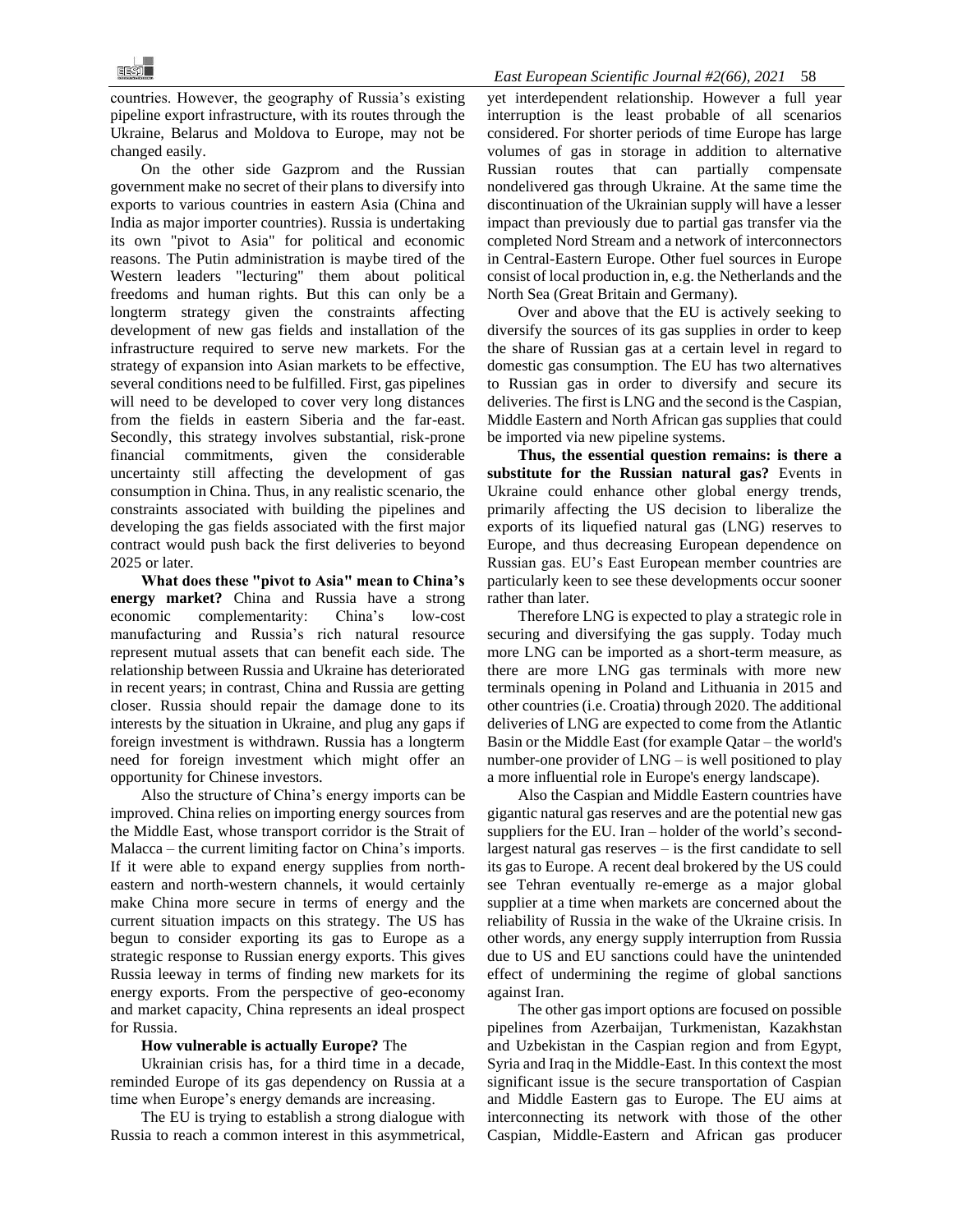countries. The EU looks to Turkey to play a key role in a route that has access to the Caspian, Middle Eastern, other Southern and Eastern resources, through which gas could be carried to the West. Turkey may play a very strategic role for the EU's diversification of gas supplies with new gas pipelines transporting gas from the Caspian and Middle East to Europe.

**How about coal or nukes?** Another option could be to switch from Russian gas to coal or nukes – but obviously this is not great in terms of preventing catastrophic climate change. Currently, 44 % of European reactors are older than 30 years and need to be taken out of operation, since extending their lifetime represents a safety risk and increases costs. And there is another, more fundamental, problem. Russia also exports coal and nukes to Europe (about 27 % of the EU demand).

**Can the United States use energy to put pressure on Russia, support Ukraine, or reduce European vulnerability?** It would be significant interesting to use the abundance of US natural gas as leverage against Russia, in support of Ukraine, and to reduce European vulnerability. But in the short term the United States has no ability to supply gas to Europe since it does not have any export facilities. The other option some have suggested is to speed up the trade pact between the European Union and the United States (Transatlantic Trade and Investment Partnership, TTIP). For the same reasons that simply calling for LNG exports to Europe is not a solution, expediting TTIP, even if possible, is not a solution.

The only way to extract Ukraine from the immediate payments crisis is to provide money for Ukraine to pay down its debts. However, that does not address the fundamental problems that resulted in Naftogaz indebtedness in the first place: massive corruption, opaque markets, and poor pricing. In the longer-term, the United States could ease Ukrainian and European vulnerability by encouraging reform in the Ukrainian gas sector.

Others have suggested exporting US oil to indirectly hurt Russia by lowering global prices and therefore hurting Russian government revenues. However, the United States government has virtually no control over global oil prices, and attempting to flood the market with US oil would be unlikely to significantly change oil prices or impact Russian government revenue. Another option, a coordinated stock draw among International Energy Agency member countries, may have more impact but there has been very little public discussion of such measures to date.

The best way to put pressure on Russia in the long term and reduce European vulnerability is by encouraging significant structural reforms in Ukraine that result in a vibrant, transparent, and market-oriented energy sector. Pricing reform is a key element of these structural reforms and would encourage domestic production and result in efficiency gains that could boost the Ukrainian economy. Reform – including pricing reform – will require persistence over a number of years,

sustained engagement, a significant infusion of resources (more than a billion dollars), and substantial technical assistance. Nonetheless, the only way to truly lessen dependence in Ukraine – and by extension, Europe – requires a coherent plan that cannot be achieved overnight. Now is a difficult but opportune time to act.

**Conclusions.** The natural gas issue is the determining factor fostering Russian–EU interdependence, and a predominant concern in their developing relations. On the one hand, the Russians wish to secure the future of European gas demand, while decreasing its own dependence on transit routes through Ukraine and other transit countries. On the other hand, the Europeans seek to improve the security and diversification of their supplies, thereby decreasing their level of vulnerability and dependence on Russian gas.

However, while the EU is not afraid of interdependence, Russia does not tolerate the idea that it itself would be dependent on anyone else in any way. Moreover, Russia prefers a state of affairs where others are dependent on Russia while Russia remains free of any dependencies. As can be inferred from Russia's current predicament, the country has fallen victim to its own policy: multiple threats now face the Gazprom's business model in Europe. Many have been emerging over the past few years, but a combination of warm weather in the 2015 winter, the potential impact of the COP21 discussions in Paris in December 2015, the imminent export of LNG from the US, the continuing expansion of Australian LNG exports, the cheap price of coal, the continued rise of renewable energy in the power sector and the ongoing antipathy towards Russian gas in Europe mean that 2016 could mark a turning point for Gazprom.

#### **Bibliography**

1. Chow E. C., Ladislaw S., Melton M. Crisis in Ukraine: What role does energy play? Center for Strategic and International Studies, March 2014.

2. Dudau R. The Ukraine Crisis: Legal and Energy Security Impacts in the Black Sea Basin. Caspian Report. Fall 2014. – 140 p.

3. Friedman G. Ukraine, Iraq and a Black Sea Strategy. Stratfor Global Intelligence, September 2014.

4. Goldthau A, Boersma T. The 2014

Ukraine-Russia crisis: Implications for energy markets and scholarship. Energy Research & Social Science, March 2014. – pp. 13-15.

5. Henderson J. Gazprom – Is 2016 the Year for a Change of Pricing Strategy in Europe? OIES Oxford Energy Comment, January 2016. – 15 p.

6. Henderson J., Mitrova T. The Political and Commercial Dynamics of Russia's Gas Export Strategy. OIES Paper: NG 102, October 2014. – 82 p.

7. Henderson J., Stern J. The Potential Impact on Asia Gas Markets of Russia`s Eastern Gas Strategy. OIES Oxford Energy Comment, February 2014. – 13 p.

8. Klimczak D. Influence of Ukrainian Crisis on the European Gas Market. Energy & Environment, Vol. 26, No. 3, 2015. – pp. 425-435.